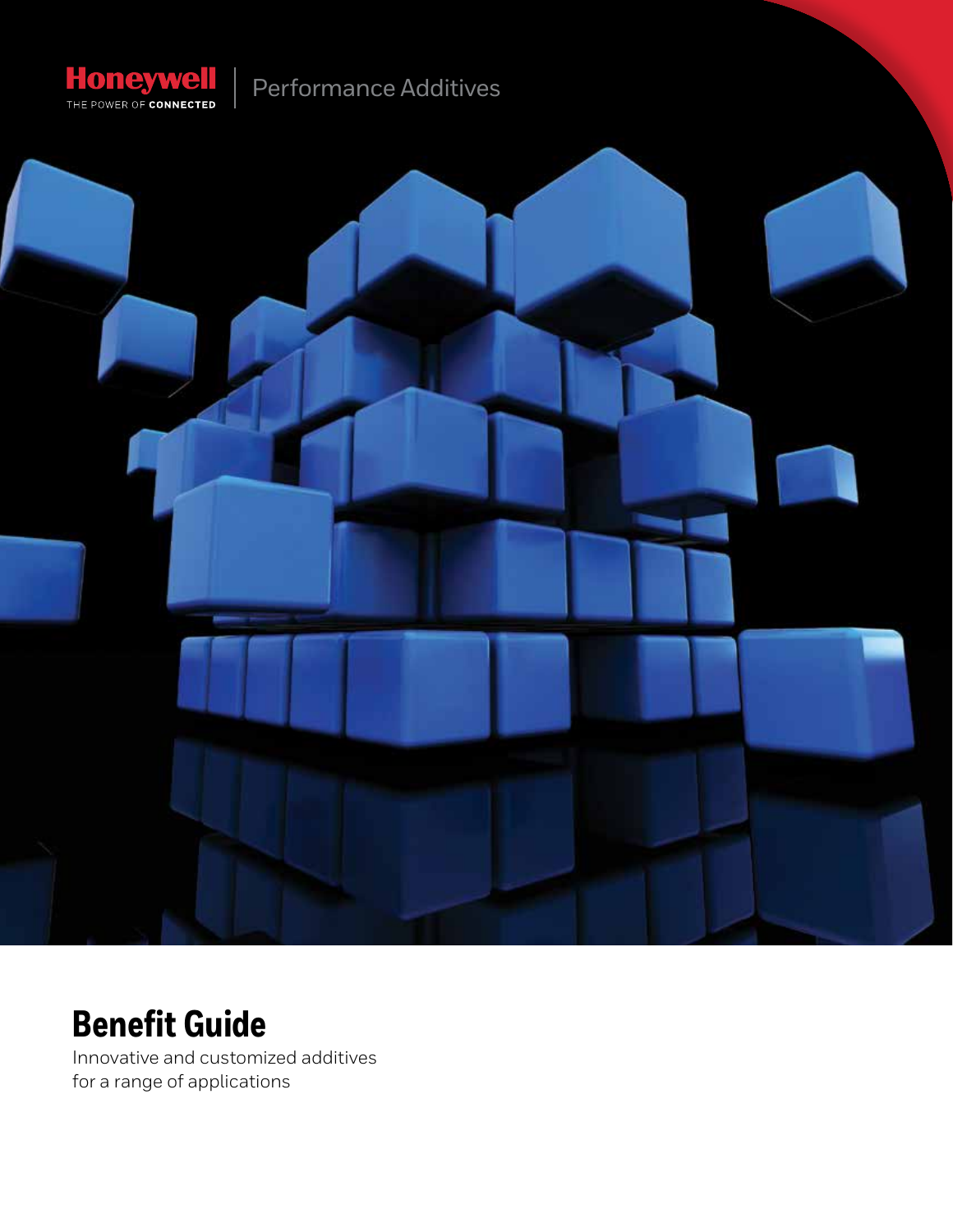# **Performance Additives Benefits Guide**

### **Product Features**

Honeywell offers one of the most extensive lines of low molecular weight polyolefins in the world. Our products can help you get more performance, cost savings and manufacturing efficiency out of your formulations. And, with our extensive experience, scale and know-how, we manufacture products that deliver functionality consistently, all backed by a team of Honeywell technical support specialists ready to assist you. Honeywell performance additives can improve:







### **Hardness / Toughness**

resulting in excellent rub, abrasion and mar resistance

**Lubricity** on the surface or during melt processing

**Melting Point** to control temperature resistance

**Melt Viscosity** for ease of processing and handling

## **Chemical Resistance**

serving as a barrier to water or grease our products are almost completely insoluble in most chemicals and solvents at 25°C

**Compatibilizer** providing the ability to combine dissimilar chemistries

## **Flexibility**

our products come in many physical forms, including prills, powders, and micronized particles

The characteristics above allow the A-C®, ACumist®, AClyn®, RheoLub® and RheoChem® brands of additives to deliver benefits to you and your customers.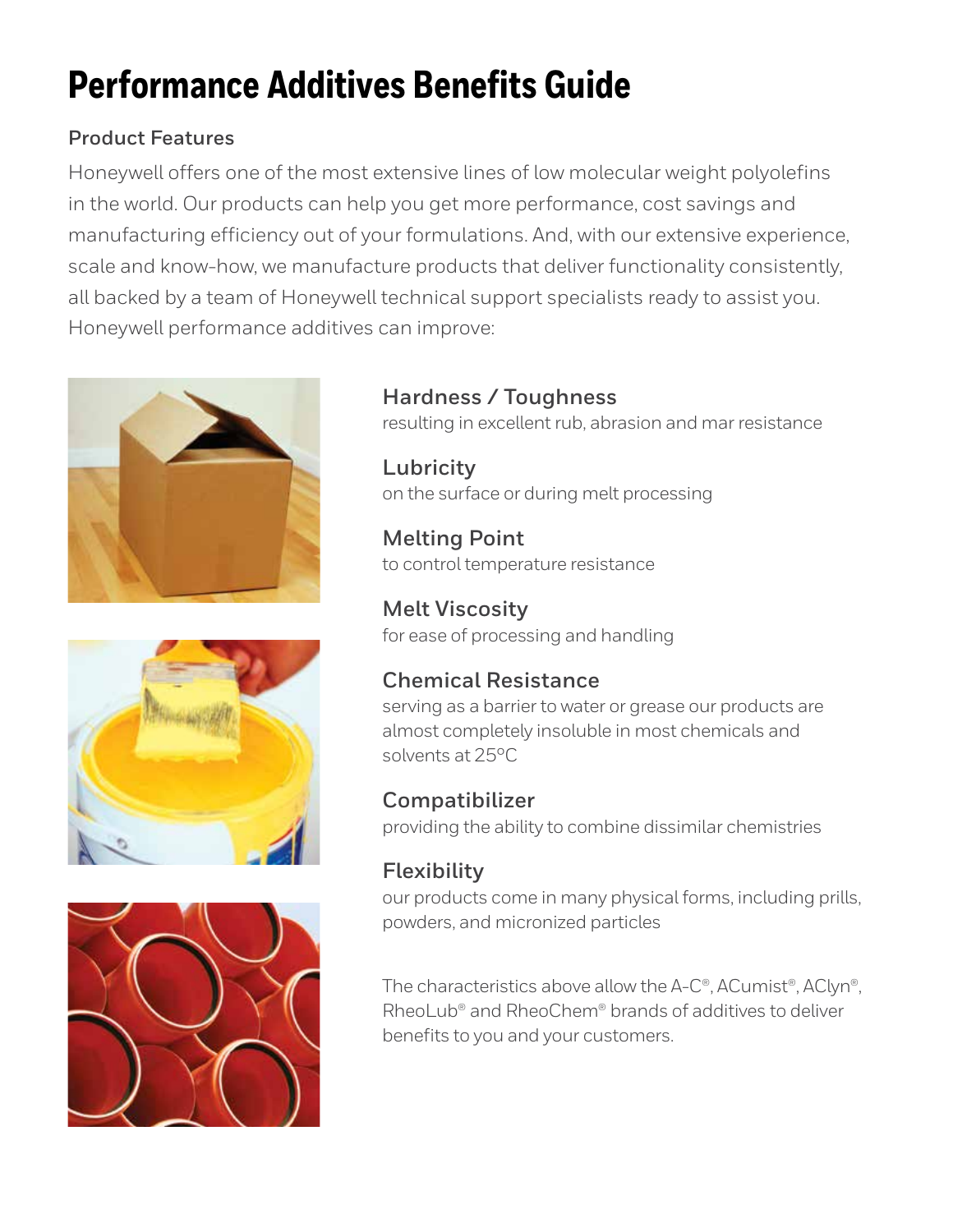# Key processing and product design benefits:

### **PROCESSING ADVANTAGES:**

| <b>Candles</b>                                                                                                                                                                                                               | <b>Adhesives</b>                                                                                                                                                                                                                                                                                                             | <b>Fruit Coatings</b>                                                                                                                                                                  | <b>Paints and Coatings</b>                                                                                                                                                                                                                                 |  |  |
|------------------------------------------------------------------------------------------------------------------------------------------------------------------------------------------------------------------------------|------------------------------------------------------------------------------------------------------------------------------------------------------------------------------------------------------------------------------------------------------------------------------------------------------------------------------|----------------------------------------------------------------------------------------------------------------------------------------------------------------------------------------|------------------------------------------------------------------------------------------------------------------------------------------------------------------------------------------------------------------------------------------------------------|--|--|
| Promotes nucleation of<br>paraffin<br>Increases melt point<br>Increases glass adhesion<br>Improves stability at higher<br>temperatures<br>Increases opacity<br>Increases gloss<br>Stabilizes fragrance<br>Controls burn rate | Lowers melt viscosity<br>Increases heat resistance<br>Improves component<br>compatibility<br>Improves green strength<br>Improves adhesion to LSE<br>substrates<br>Improves cold temperature<br>adhesion<br>Improves high temperature<br>adhesion<br>Eliminates oil bleed (PSAs)<br>Prevents plasticizer<br>migration (vinyl) | (Use on non-edible skins)<br>Protects fruit from<br>dehydration<br>Protects against fruit<br>diseases<br>Protects against insect<br>attacks<br>Increases gloss<br>Stabilizes fragrance | Improves suspension<br>of pigments<br>Controls rheology<br>Increases sag resistance<br>Increases mar and<br>abrasion resistance<br>Reduces blocking<br>Controls coefficient<br>of friction<br>Controls gloss<br>Optimizes metal<br>flake orientation<br>ىك |  |  |
| <b>END PRODUCT BENEFITS:</b>                                                                                                                                                                                                 |                                                                                                                                                                                                                                                                                                                              |                                                                                                                                                                                        |                                                                                                                                                                                                                                                            |  |  |
| Improves aesthetics<br>Strengthens candles<br>Holds fragrance longer                                                                                                                                                         | Improves adhesive<br>performance<br>Increases service life<br>Increases service range                                                                                                                                                                                                                                        | Prevents fruit weight loss<br>Enhances fruit appearance<br>Reduces spoilage                                                                                                            | Improves coating<br>performance<br>Increases coating service life<br>Enhances coating<br>appearance                                                                                                                                                        |  |  |

### **PROCESSING ADVANTAGES:**

flexibility

| <b>Color Masterbatch</b>                                                                                                                   | <b>Inks &amp; Graphic Arts</b>                                                                                                       | <b>Lubricant Greases</b>                                                                                                                                                                                            | <b>Paper and Kraft</b>                                                                                                                                                                                   |
|--------------------------------------------------------------------------------------------------------------------------------------------|--------------------------------------------------------------------------------------------------------------------------------------|---------------------------------------------------------------------------------------------------------------------------------------------------------------------------------------------------------------------|----------------------------------------------------------------------------------------------------------------------------------------------------------------------------------------------------------|
| Allows higher pigment<br>loading<br>Promotes uniform pigment<br>dispersion<br>Increases chroma<br>Broadens pigment/filler<br>compatibility | Increases rub resistance<br>Reduces blocking<br>Enhances water resistance<br>Improves surface<br>smoothness<br>Controls surface slip | Controls oil viscosity and<br>bleed<br>Improves ingredient<br>compatibility<br>Enhances metal wetting<br>Improves corrosion<br>resistance<br>Increases resistance to<br>waterwashout<br>Increases temperature range | Coatings<br>Reduces dusting during<br>calendaring<br>Reduces blocking<br>Reduces water permeability<br>Improves surface<br>smoothness<br>Improves surface slip<br>Increases wax adhesion<br>to substrate |
| <b>END PRODUCT BENEFITS:</b>                                                                                                               |                                                                                                                                      |                                                                                                                                                                                                                     |                                                                                                                                                                                                          |
| Reduces pigment cost<br>Lowers overall cost<br>Enhances aesthetics<br>Allows greater design                                                | Improves print quality<br>Improves paper aesthetics<br>Increases service<br>applications                                             | Extends grease service life<br>Extends grease applications<br>Reduces metal wear and<br>corrosion                                                                                                                   | Improves print quality<br>Improves paper aesthetics<br>Extends paper application<br>range                                                                                                                |

Aids printing processes

Improves paper service life

**Contract Contract Contract Contract**